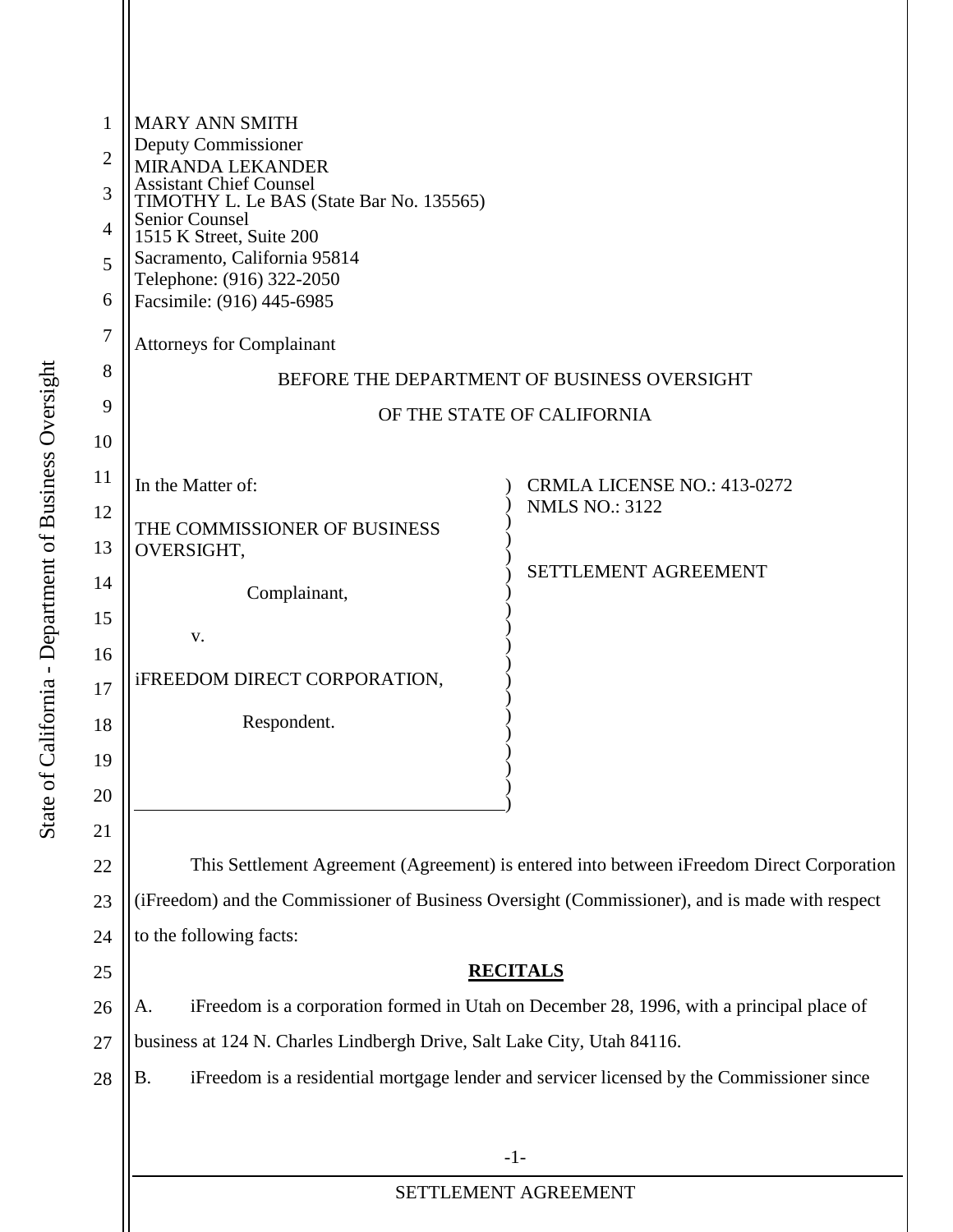August 5, 1999 (License No. 413-0272), pursuant to the California Residential Mortgage Lending 1 2 Act (CRMLA) (Fin. Code, § 50000 et seq.).

5 3 4 6 C. The Commissioner has jurisdiction over the licensing and regulation of persons and entities engaged in the business of lending and/or servicing residential mortgage loans under the CRMLA. D. Kevin P. Gates is the President of iFreedom and, as such, is authorized to enter into this Agreement on behalf of iFreedom.

E. During a regulatory examination of iFreedom in 2011, the Commissioner found that iFreedom overcharged per diem interest to borrowers in violation of Financial Code section 50204, subdivision (o), and Civil Code section 2948.5.

 \$25,000.00 to iFreedom ("Enforcement Action"). iFreedom timely submitted a request for hearing 320 W. Fourth Street, Suite 630, Los Angeles, CA 90013. F. During a subsequent examination of iFreedom commencing on April 4, 2016, the Commissioner found that iFreedom overcharged per diem interest to borrowers in violation of Financial Code section 50204, subdivision (o), and Civil Code section 2948.5. The Commissioner also found that iFreedom failed to report servicing activities in violation of Financial Code section 50401, subdivision (a), and failed to prominently disclose specified foreclosure information on its website in violation of Financial Code section 50204, subdivision (i) and Civil Code section 2923.5. G. On May 26, 2017, the Commissioner issued an Order to Discontinue Violations, together with an Accusation supporting a license suspension for up to 12 months and administrative penalties of which is currently scheduled for December 12-13, 2017, at the Office of Administrative Hearings,

EXECUTE: H. Fourth Street, Suite 630, Los Angeles, Suite 630, Los Angeles, Suite 630, Los Angeles, Suite 630, Los Angeles, Suite 630, Los Angeles, Suite 630, Los Angeles, Suite 630, Los Angeles, Suite 630, Los Angeles, Sui hearing and/or other litigation.

23 24 I. The Commissioner finds that this action is appropriate, in the public interest, and consistent with the purpose fairly intended by the policy and provisions of the CRMLA.

NOW, THEREFORE, in consideration of the foregoing, and the terms and conditions set forth in this document, the parties agree as follows:

# **TERMS AND CONDITIONS**

1. Purpose. The purpose of this Agreement is to resolve the matter before the Commissioner

7

8

9

10

11

12

13

14

15

16

17

18

19

20

21

22

25

26

27

28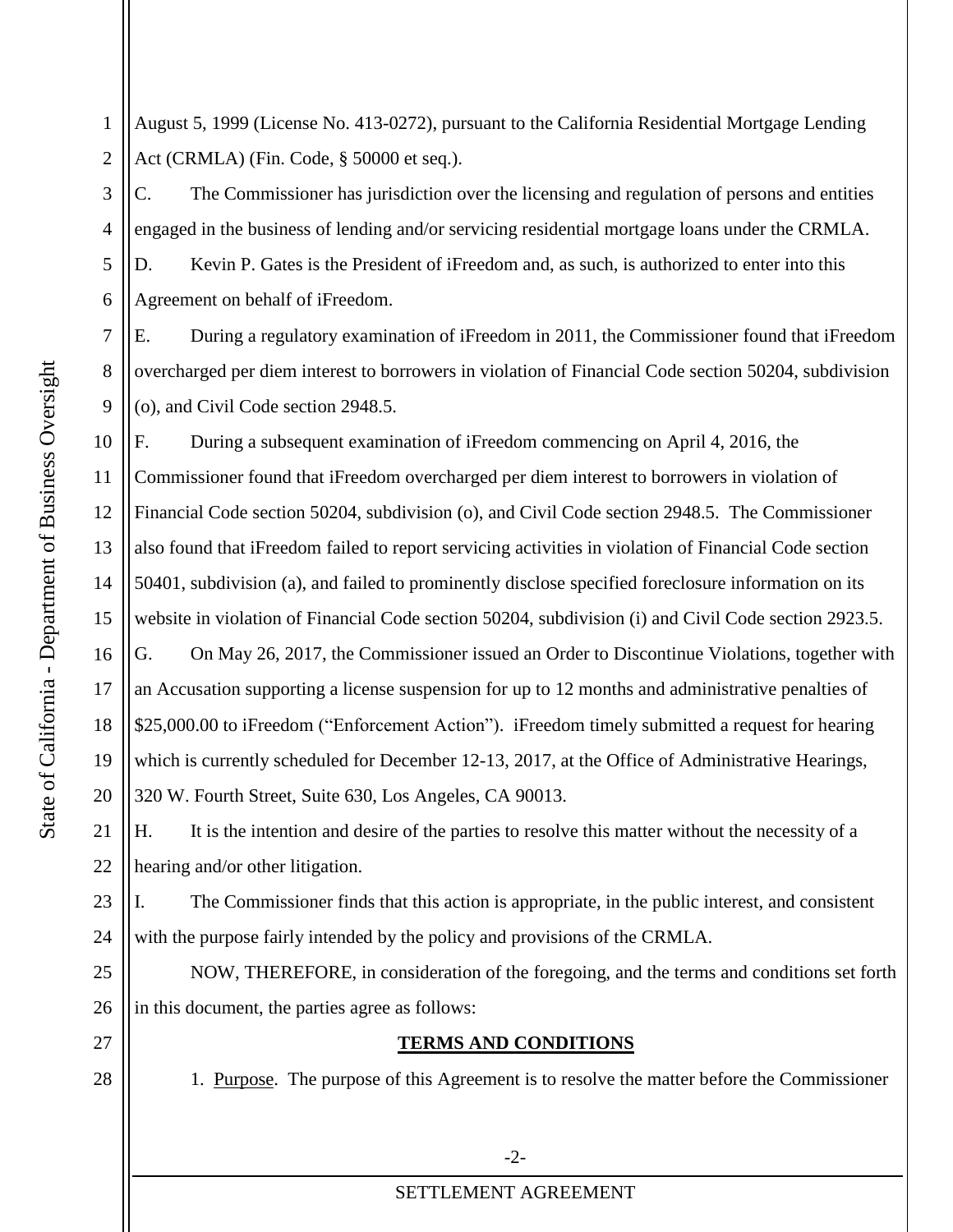1 2 3 in a manner that avoids the expense of a hearing and possible further court proceedings, is in the public interest, protects consumers, and is consistent with the purposes, policies, and provisions of the CRMLA.

2. Finality of Agreement. iFreedom agrees to comply with the Agreement and stipulates that the Agreement is hereby deemed final. The Agreement resolves all matters arising from the current and previous examinations of iFreedom by the Commissioner.

3. Order to Discontinue Violations. iFreedom stipulates to and agrees that the Order to Discontinue Violations issued on May 26, 2017 is hereby deemed a final order as of the effective date of this Agreement.

4. Penalties. iFreedom agrees to pay a penalty of \$20,000.00, due and payable within 10 Oversight located at 1515 K Street, Suite 200, Sacramento, California, 95814. Notice of the payment shall concurrently be sent to the attention of Timothy L. Le Bas, Senior Counsel, Enforcement business days from the date of execution of this Agreement as described in Paragraph 24, made payable in the form of a cashier's check or Automated Clearing House deposit to the "Department of Business Oversight," and transmitted to the attention of: Accounting, at the Department of Business Division, 1515 K Street, Suite 200, Sacramento, California 95814.

 this Agreement, and iFreedom hereby waives the right to a hearing, and to any reconsideration, 5. Waiver of Hearing Rights. iFreedom acknowledges that the Commissioner is ready, willing and able to proceed with the administrative enforcement action on the charges contained in appeal, or other right to review which may be afforded pursuant to the CRMLA; the California Administrative Procedure Act, the California Code of Civil Procedure, or any other provision of law; and by waiving such rights, iFreedom effectively consents to this Agreement becoming final.

23 24 25 26 6. Policies and Procedures. iFreedom has developed and implemented, and the Commissioner has approved, policies and procedures as of the date of this Agreement that are designed to prevent per diem overcharges. iFreedom shall provide these policies and procedures to the Independent Auditor.

 7. Self-Audit of Past Loans and Refunds. iFreedom agrees to conduct a self-audit of its loan 27 28 files for loans originated from July 1, 2014 to November 30, 2017. The self-audit shall commence no

5

6

7

8

9

10

11

12

13

14

15

16

17

18

19

20

21

22

4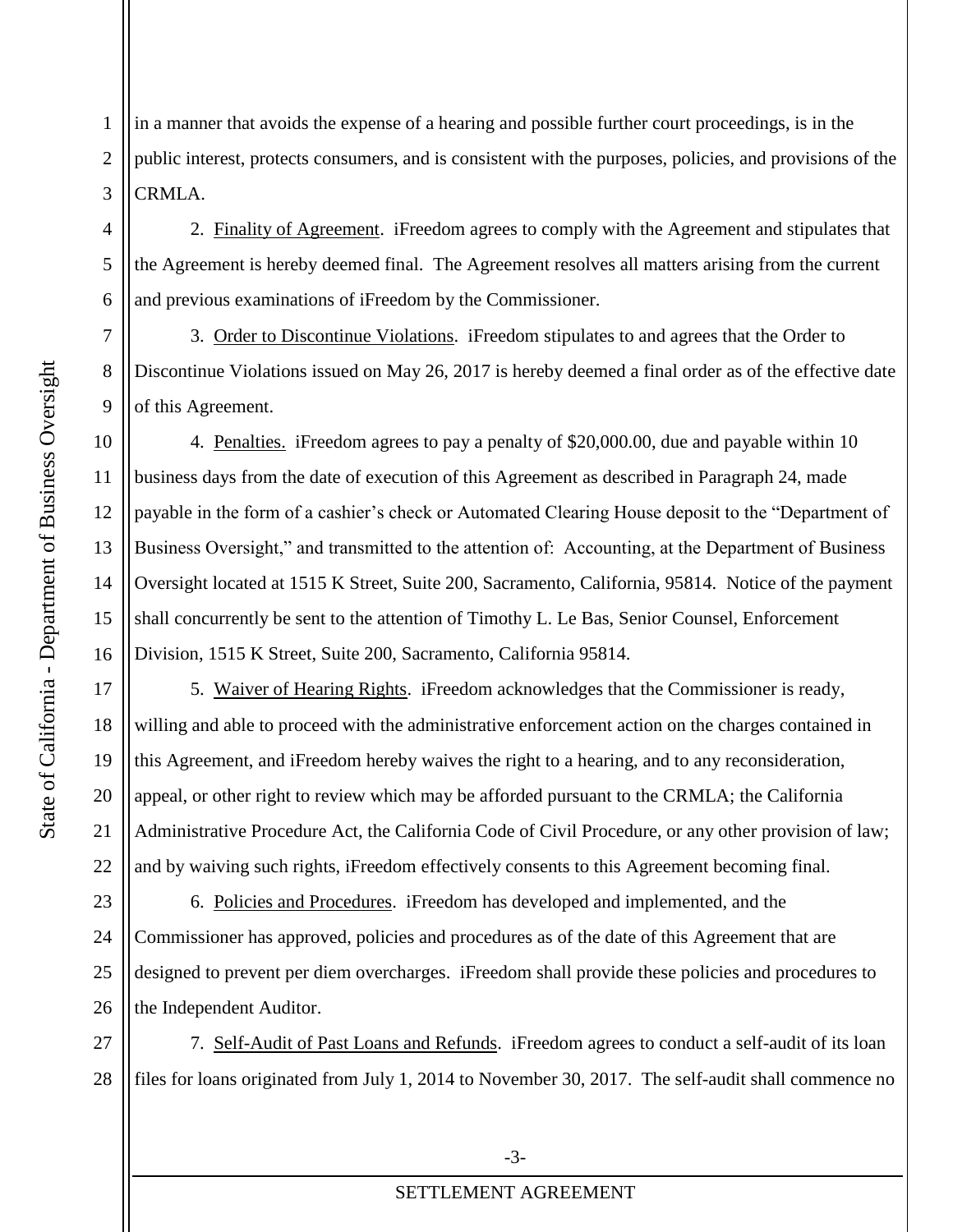1

 2014 to November 30, 2017. The self-audit report with respect to per diem charges, shall include, at Financial Code section 50204, subdivision (o) and Civil Code section 2948.5, overcharge amount (if business days following completion of the self-audit. If the self-audit shows an overpayment of per iFreedom, then iFreedom agrees not to collect that amount from the borrower. iFreedom shall be the State of California pursuant to the provisions of the California Unclaimed Property Law (Code 2 later than 30 calendar days from the effective date of this Agreement. iFreedom shall submit a selfaudit report to the Department no later than 90 calendar days from the effective date of this Agreement. The self-audit report shall cover all California loans originated by iFreedom from July 1, a minimum, the following: (i) the total number of loans originated and funded by iFreedom from July 1, 2014 to November 30, 2017; (ii) the number of loans with per diem interest charges in excess of the amount permitted by Financial Code section 50204, subdivision (o), and Civil Code section 2948.5; and (iii) for each and every loan, the borrower loan number, borrower name, address, loan amount, loan date, per diem interest charged, per diem interest that should have been charged under any), date of refund (if applicable), and proof of refund (if applicable). iFreedom agrees to refund with ten (10) percent interest (per annum) all of the borrowers identified by the self-audit report who were charged excessive per diem interest. iFreedom agrees to mail all refunds no later than 10 diem interest plus 10 percent interest per annum to any borrower based on a previous refund from responsible for ensuring that any outstanding refund payment owed to any borrower is escheated to Civ. Proc., § 1500 et seq.).

22 23 24 8. Independent Auditor. Within 30 calendar days following the effective date of this Agreement as defined in Paragraph 24, iFreedom agrees to engage an independent certified public accountant or certified public accounting firm that is reasonably acceptable to the Department ("Independent Auditor") to detect and report on violations of law as required by Paragraph 9 of this Agreement.

25 26 27 28 9. Independent Audit of Prospective Loans and Reports on Overcharges. iFreedom agrees to have the Independent Auditor conduct an internal review of iFreedom's loan files and records to determine whether its policies and procedures to prevent per diem overcharges are effective. The audit shall commence no later than 30 calendar days from the date of engagement of the Independent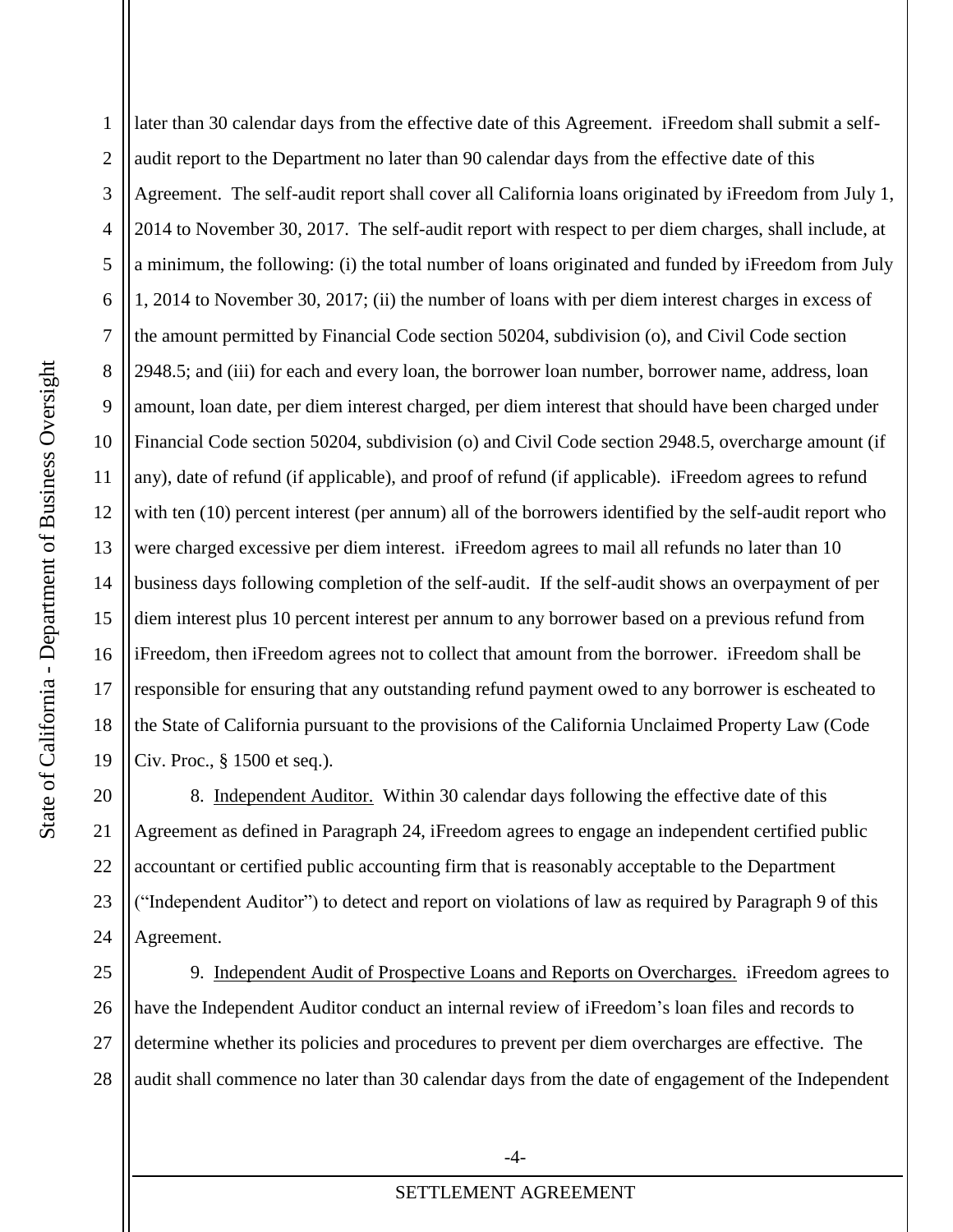5

4

1 2 3 Auditor. The audit shall cover all California loans originated and funded by iFreedom from December 1, 2017 and continuing for a 12-month period. For the 12-month period, the Independent Auditor shall submit audit reports on a quarterly basis as follows:

a. The first audit report shall cover all California loans originated by iFreedom from December 1, 2017 to February 28, 2018, and shall be submitted to the Commissioner by April 30, 2018.

b. The second audit report shall cover all California loans originated by iFreedom from March 1, 2018 to May 31, 2018, and shall be submitted to the Commissioner by July 31, 2018.

c. The third audit report shall cover all California loans originated by iFreedom from June 1, 2018 to August 31, 2018, and shall be submitted to the Commissioner by October 31, 2018.

d. The fourth audit report shall cover all California loans originated by iFreedom from September 1, 2018 to November 30, 2018, and shall be submitted to the Commissioner by January 31, 2019.

 e. The audit reports shall describe at a minimum, the following: (i) the total number of loans Financial Code section 50204, subdivision (o) and Civil Code section 2948.5, overcharge amount (if originated and funded by iFreedom; (ii) the number of loans with per diem interest charges in excess of the amount permitted by Financial Code section 50204, subdivision (o), and Civil Code section 2948.5; and (iii) for each and every loan, the borrower loan number, borrower name, address, loan amount, loan date, per diem interest charged, per diem interest that should have been charged under any), date of refund (if applicable), and proof of refund (if applicable).

 Auditor's findings. iFreedom shall be responsible for ensuring that any outstanding refund payment 21 22 23 24 25 26 f. iFreedom agrees to refund with 10 percent interest (per annum) all of the borrowers identified by the Independent Audit report who were charged excessive per diem interest. iFreedom agrees to mail the refunds no later than 10 business days following receipt of the Independent owed to any borrower is escheated to the State of California pursuant to the provisions of the California Unclaimed Property Law (Code Civ. Proc., § 1500 et seq.).

27 28 10. Administrative Penalty Based on Audit Findings. iFreedom agrees to pay an administrative penalty of \$150.00 for each violation involving a per diem overcharge identified by the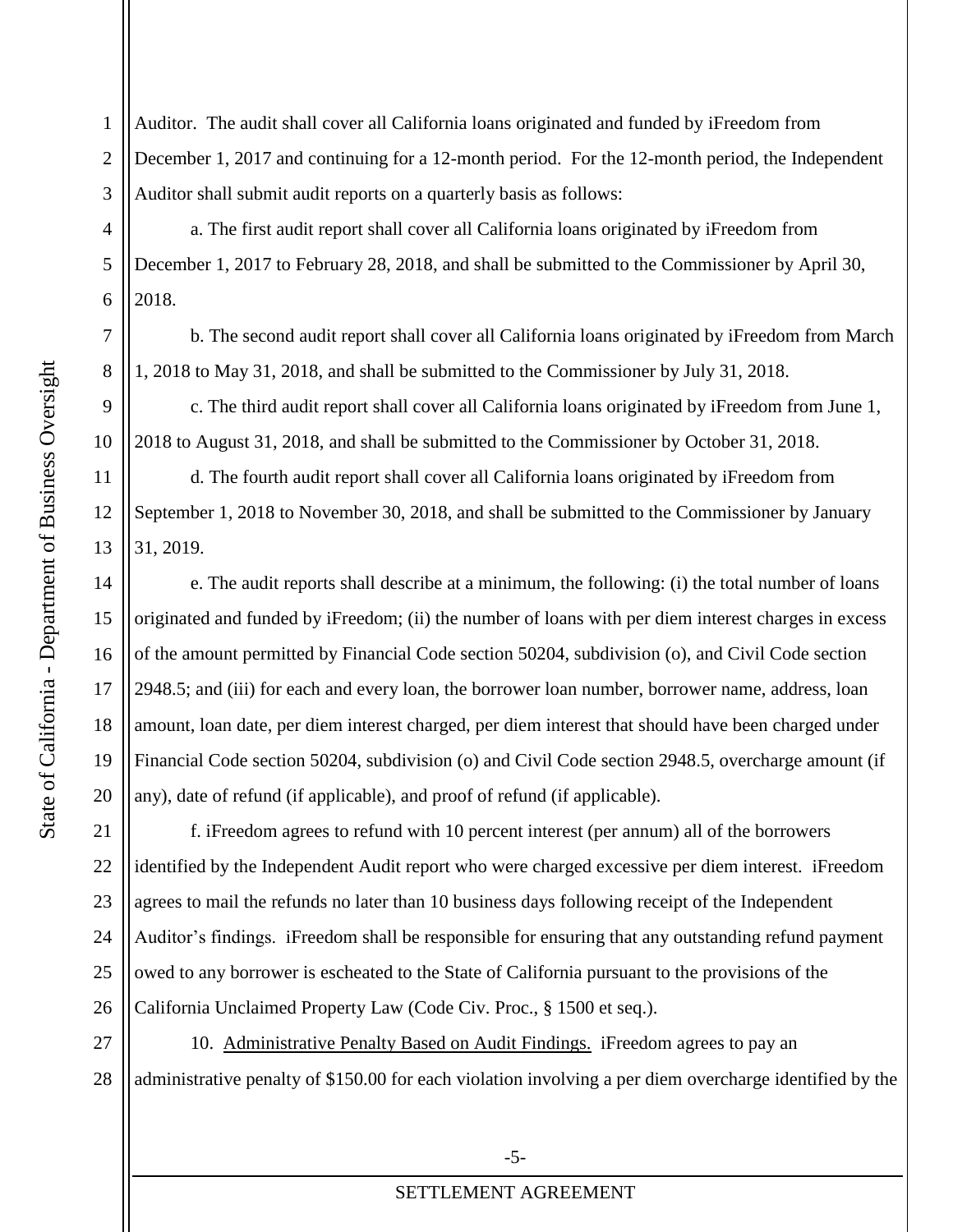1515 K Street, Suite 200, Sacramento, California, 95814. Notice of the payment shall concurrently be sent to the attention of Timothy L. Le Bas, Senior Counsel, Enforcement Division, 1515 K Street, 5 1 2 3 4 6 7 8 9 10 11 Independent Auditor pursuant to Paragraph 9 or the self-audit pursuant to Paragraph 7. With respect to per diem overcharges, all loans that are compliant at closing, or compliant within 30 calendar days of closing, shall not be deemed to be new violations. "Closing" means the date when the majority of loan funds are disbursed by the closing agent to the borrower or on behalf of the borrower. The payment for these penalties shall be made within 10 business days from iFreedom's receipt of the Independent Auditor's quarterly reports or the self-audit report and made payable in the form of a cashier's check or Automated Clearing House deposit to the "Department of Business Oversight," and transmitted to the attention of: Accounting, at the Department of Business Oversight located at Suite 200, Sacramento, California 95814.

 errors that are promptly corrected by iFreedom, within 15 calendar days after written notice from the Administrative Procedure Act, the California Code of Civil Procedure, or any other legal provisions. Except as otherwise set forth in the Agreement, the Commissioner will not suspend or revoke the 11. Suspension of License for Failure to Comply. iFreedom agrees that if it fails to meet any deadline or any requirement in Paragraphs 4 and 7-10 above, other than inadvertent and isolated Commissioner, iFreedom's CRMLA license number 413-0272 shall be immediately suspended until the requirements are met. iFreedom hereby waives any notice and hearing rights to contest the immediate suspension which may be afforded under the California Financial Code, the California residential mortgage lender and loan servicer licenses of iFreedom or take any further action based on violation of any provisions cited in the Enforcement Action. Accordingly, this Agreement, which resolves the Enforcement Action, does not affect the licensing status of iFreedom.

 12. Full and Final Settlement. The parties hereby acknowledge and agree that this 23 24 25 26 27 28 Agreement is intended to constitute a full, final, and complete resolution of the Administrative Action and that no further proceedings or actions will be brought by the Commissioner in connection with these matters either under the CRMLA, or any other provision of law, excepting therefrom any proceeding or action if such proceeding or action is based upon discovery of new and further violations of the CRMLA which do not form the basis for this Agreement or which were knowingly

12

13

14

15

16

17

18

19

20

21

22

-6-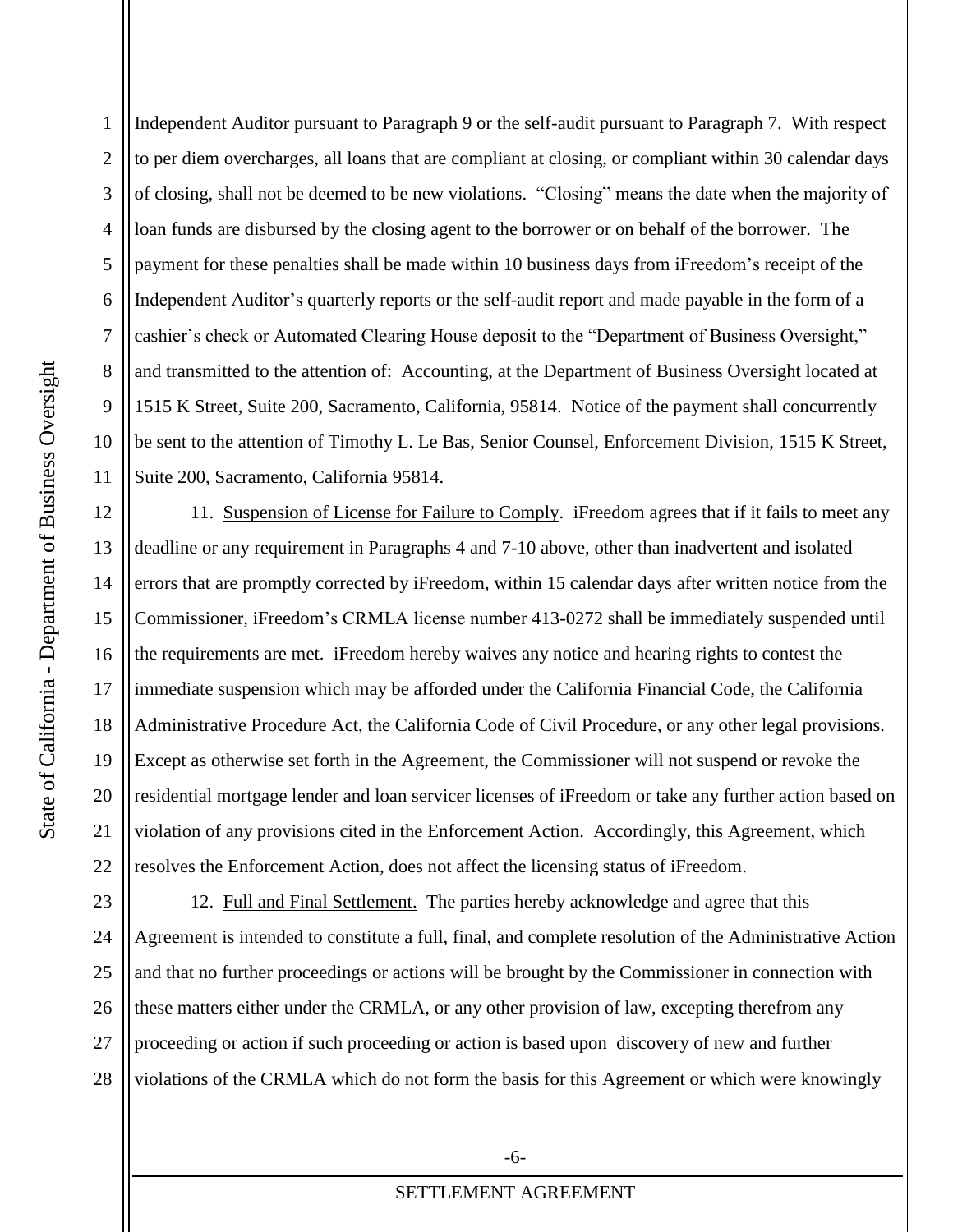1 concealed from the Commissioner by iFreedom.

13. Binding. This Agreement is binding on all heirs, assigns, and/or successors in interest.

14. Commissioner's Duties. The parties further acknowledge and agree that nothing 5 3 4 6 7 contained in this Agreement shall operate to limit the Commissioner's ability to assist any other agency (city, county, state or federal) with any prosecution, administrative, civil or criminal, brought by any such agency against iFreedom or any other person based upon any of the activities alleged in these matters or otherwise.

 15. Third Party Actions. It is the intent and understanding between the parties that this Agreement does not create any private rights or remedies against iFreedom create any liability for 8 10 iFreedom or limit defenses of iFreedom for any person or entity not a party to this Agreement.

 16. Future Actions by Commissioner. This Agreement may be revoked and the Commissioner may pursue any and all remedies available under law or this Agreement against iFreedom, if the Commissioner later discovers that iFreedom knowingly or willfully withheld information used and relied upon in this Agreement. Further, iFreedom agrees that this Agreement does not resolve any remedies, including penalties that may be assessed by the Commissioner, upon discovery of new and further violations of the CRMLA that occur after execution of this Agreement, which do not form the basis for this Agreement.

17. Independent Legal Advice. Each of the parties represents, warrants, and agrees that it has 18 19 20 received independent advice from its attorney(s) and/or representatives with respect to the advisability of executing this Agreement.

 18. Counterparts. The parties agree that this Agreement may be executed in one or more 23 24 separate counterparts, each of which when so executed, shall be deemed an original. A fax signature shall be deemed the same as an original signature. Such counterparts shall together constitute and be one and the same instrument.

19. Waiver, Modification, and Qualified Integration. The waiver of any provision of this 25 26 27 28 Agreement shall not operate to waive any other provision set forth herein. No waiver, amendment, or modification of this Agreement shall be valid or binding to any extent unless it is in writing and signed by all of the parties affected by it.

2

9

11

12

13

14

15

16

17

21

22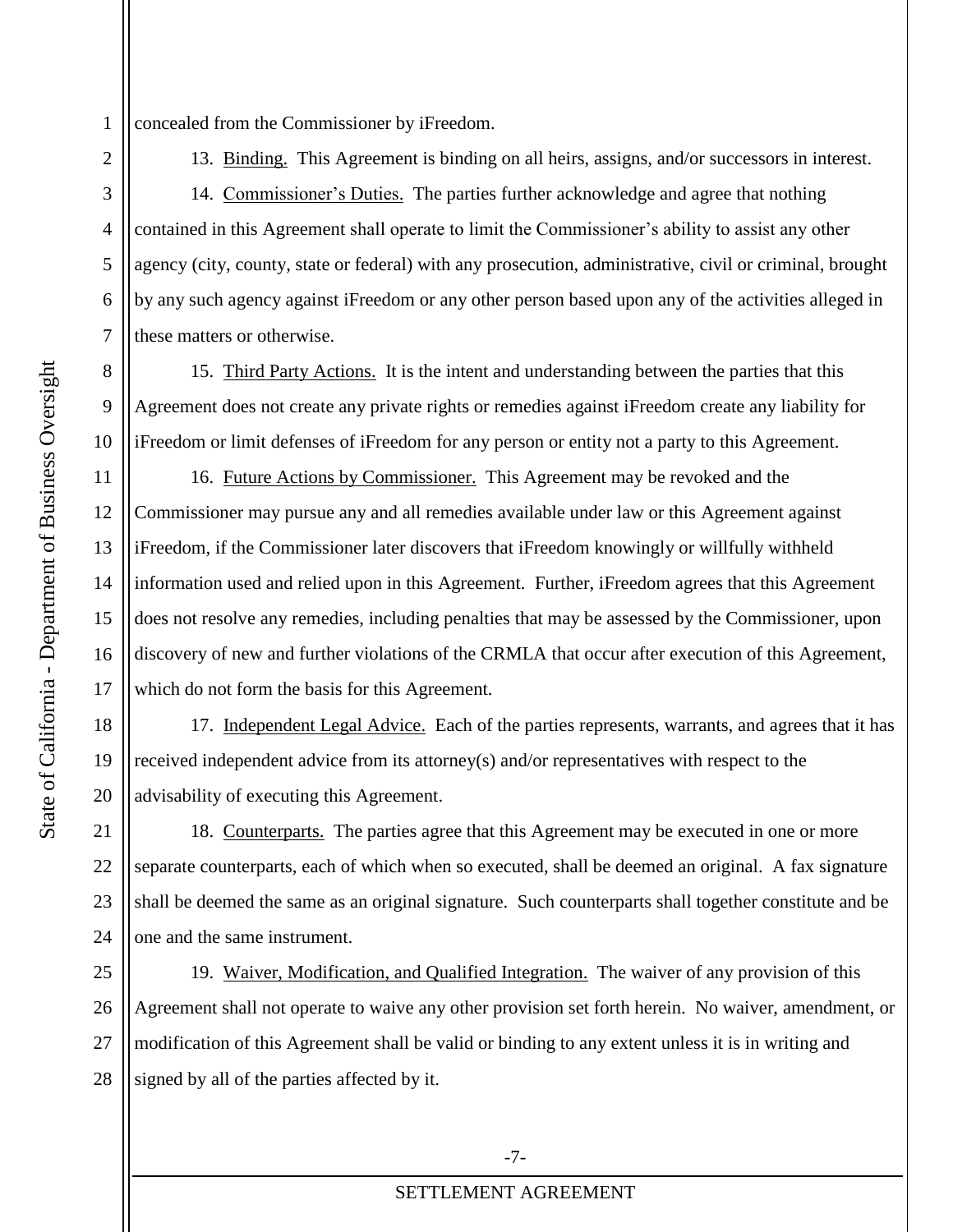20. Headings and Governing Law. The headings to the paragraphs of this Agreement are inserted for convenience only and will not be deemed a part hereof or affect the construction or interpretation of the provisions hereof. This Agreement shall be construed and enforced in accordance with and governed by California law.

21. Full Integration. Each of the parties represents, warrants, and agrees that in executing this Agreement it has relied solely on the statements set forth herein and the advice of its own counsel. Each of the parties further represents, warrants, and agrees that in executing this Agreement it has placed no reliance on any statement, representation, or promise of any other party, or any other person or entity not expressly set forth herein, or upon the failure of any party or any other person or entity to make any statement, representation or disclosure of anything whatsoever. The parties have included this clause: (1) to preclude any claim that any party was in any way fraudulently induced to execute this Agreement; and (2) to preclude the introduction of parol evidence to vary, interpret, supplement, or contradict the terms of this Agreement.

22. Presumption from Drafting. In that the parties have had the opportunity to draft, review involving this Agreement. Accordingly, the parties waive the benefit of Civil Code section 1654 and and edit the language of this Agreement, no presumption for or against any party arising out of drafting all or any part of this Agreement will be applied in any action relating to, connected to, or any successor or amended statute, providing that in cases of uncertainty, language of a contract should be interpreted most strongly against the party who caused the uncertainty to exist.

23. Voluntary Agreement. iFreedom enters into this Agreement voluntarily and without coercion and acknowledges that no promises, threats or assurances have been made by the Commissioner or any officer, or agent thereof, about this Agreement.

24. Effective Date. This Agreement shall not become effective and final until signed by all 23 24 parties and sent by electronic mail to Kevin P. Gates at kgates@ifreedomdirect.com.

25. Public Record. Respondent acknowledges that this Agreement is a public record.

- / / /
- 28 / / /

5

6

7

8

9

10

11

12

13

14

15

16

17

18

19

20

21

22

1

2

3

4